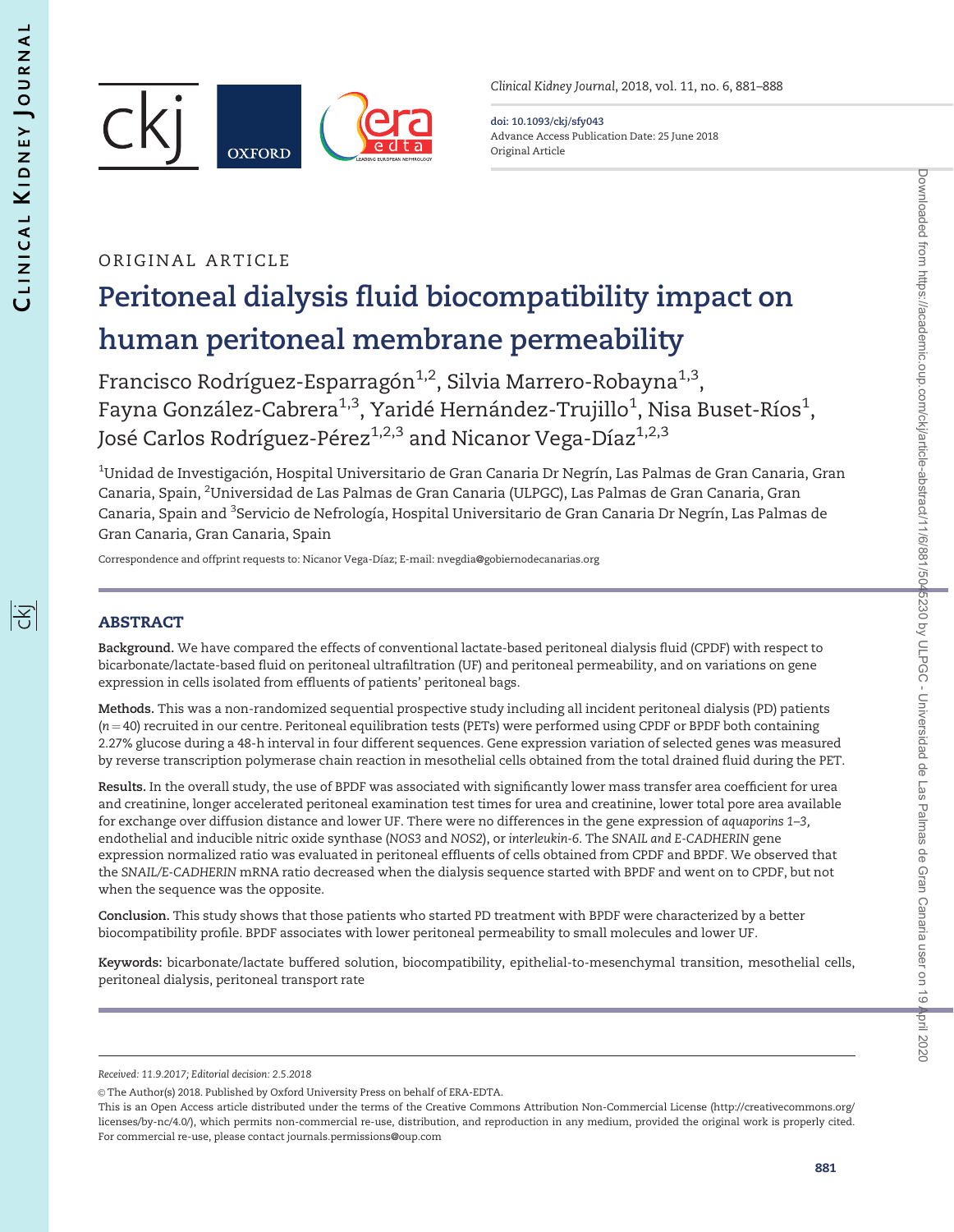#### <span id="page-1-0"></span>INTRODUCTION

Peritoneal dialysis (PD) is an alternative to haemodialysis for the treatment of end-stage renal disease [\[1](#page-7-0)]. In the last decade, PD research has concentrated on trying to improve the quality of the technique and to diminish its complications. Today, it is evident that the physiology of the peritoneal membrane (PM) is more complex than it was previously thought to be, and that it is not just a membrane that answers passively to diffusion and convection. The best model to understand the physiology and functionality of the PM is the three-pore model proposed by Rippe [[2\]](#page-7-0). A good knowledge and better understanding of the physiology of the PM has been reflected in treatment strategies and in the development of new peritoneal dialysis fluids (PDFs) with more biocompatible profiles. In patients who begin automated PD (APD), great interindividual variability is observed in small solute and water transport across the PM. The permeability of the PM is a characteristic that can be considered to be determined by the anatomo–physiological idiosyncrasies of each individual. However, functional changes have also been described in relation to the prescribed solution. Peritoneal transport rate often changes after the initiation of PD [\[3](#page-7-0)]. Moreover, inflammation is known to be associated with high peritoneal transport, and peritoneal transport rate also increases with time on PD [[4\]](#page-7-0).

Conventional lactate-based peritoneal dialysis fluids (CPDFs) such as Dianeal $^\circledast$  are non-physiological in composition; new dialysis fluids including Physioneal $^\circledast$  have a more neutral pH, are at least partially buffered with bicarbonate and contain a low glucose degradation product (GDP) concentration. Accordingly, in patients who have long-term exposure to different dialysis solutions to enhance peritoneal survival, the usefulness of the available molecular markers should be monitored. In this context, the characterization of in vivo early inflammatory markers and the assessment of how these markers correlate with differences in the expression of key genes and proteins that regulate the ultrafiltration (UF) process are relevant in order to address whether Bicarbonate/lactate-based fluids (BPDFs) result in improved in vivo performance. Moreover, long-term exposure to PD solutions causes low-grade chronic inflammation and associates with peritoneal dysfunction [\[4\]](#page-7-0). Peritoneal dysfunction is accompanied by an ongoing denudation of mesothelial cells (MCs) and includes a wide spectrum of peritoneal structural changes and, ultimately, fibrosis and UF failure [\[5](#page-7-0)]. Epithelial-tomesenchymal transition (EMT) constitutes an early process following PD unsaturation that may result in fibrosis and neovascularization, and is therefore associated with peritoneal dysfunction [\[5–7](#page-7-0)]. Some well-characterized intermediates are known to play a central role in the EMT and fibrosis processes. Transforming growth factor- $\beta$  is a potent pro-fibrotic factor and inducer of EMT [\[6](#page-7-0)]. The Snail gene products are known to trigger EMT by inhibiting the expression of E-cadherin [\[7](#page-7-0)–[9\]](#page-7-0), which contributes to the progressive loss of the epithelial phenotype of MCs and to the acquisition of fibroblast-like characteristics [\[6](#page-7-0)].

Some recent studies have focused on the comparative physiology of solute transport of BPDs. At this point, we want to extend our knowledge of the BPDs regarding peritoneal solute transport and UF. To this end, we have investigated the profile of buffer handling and PM transport characteristics during the transition phase from new bicarbonate/lactate (Bi/Lac)-based (Physioneal®) to standard lactate-based (Lac) (Dianeal®) PD solutions and vice versa. We also aimed to evaluate alterations in the expression patterns of the aquaporin (AQP1, AQP2 and AQP3), inducible and endothelial nitric oxide synthase (iNOS/NOS2 and eNOS/NOS3, respectively) and interleukin-6 (IL-6) genes after the

transition from Bi/Lac to Lac dialysis solution and vice versa in cells obtained from patients' dialysis solution effluents. We analysed the correlation between PM functional parameters obtained in the peritoneal equilibration test (PETs) and the expression levels of these genes. We evaluated the usefulness of the ratio between the relative SNAIL and E-cadherin gene expression levels as an EMT risk marker.

## MATERIALS AND METHODS

#### Patients and study design

A non-randomized sequential prospective study was designed for all incident CKD patients at Stage 5 in our centre who initiated substitutive treatment via PD as the first option technique [\(Figure 1](#page-2-0)). Patients initiated basal training in automated and manual PD using Physioneal®. Just before the study began, patients were following during a 2-day dialysis scheme consisting of three fluid exchanges per day. The first two exchanges were done with Physioneal® containing  $1.36\%$  glucose and the third (the long night exchange) with icodextrin. In diabetic patients, insulin was administered intraperitoneally with the dose fitted to the dose required to obtain a suitable glucose profile. A total of 40 patients were included (26 men and 14 women) with a mean age of 58.5  $\pm$  14.3 years. The patients were divided into four groups of 10 patients each. Patients carried out two PETs according to the following scheme: in Group 1, the first PET was done using Physioneal® 40 and glucose 2.27%. Then, each patient was subjected to a second PET performed using Dianeal® PD1 within the following 48 h. In Group 2, the first PET was done with Dianeal® PD1 and a concentration of glucose 2.27%, and then the second PET using Physioneal<sup>®</sup> 35 within the following 48 h. In Group 3, the first PET was done employing Physioneal® 35 and glucose 2.27%, followed by the second PET within 48 h using Dianeal® PD1 and glucose 2.27%. In Group 4, the first PET was performed using Dianeal® PD1 and glucose 2.27%, followed by the second PET using Physioneal® 40 within 48 h. The characteristics of the PD fluids used are shown in [Supplementary data](https://academic.oup.com/ckj/article-lookup/doi/10.1093/ckj/sfy043#supplementary-data), [Table S1](https://academic.oup.com/ckj/article-lookup/doi/10.1093/ckj/sfy043#supplementary-data). The nominal volume infused in every exchange was of 2000 mL. the drained volume was determined by weighing the bag. Written consent was obtained and the study was approved by the Ethics Committee of Hospital Universitario de Gran Canaria Dr Negrín (Gran Canaria, Las Palmas de Gran Canaria, Spain).

#### Culture of MC from effluents

PD effluents from PET bags were drained into 50 mL centrifuge tubes and peritoneal cells were concentrated by centrifugation. Cell pellets were suspended in low-glucose Dulbecco's Modified Eagle's medium (5.5 mM of glucose) with antibiotics and without foetal bovine serum (FBS), and counted in a Neubauer chamber. Bags from which recovered cells yielded cultures at densities  ${\geq}1$   ${\times}$  $10<sup>4</sup>$  cells/cm<sup>2</sup> were used [\[10\]](#page-7-0). Cells were seeded in 60 mm gelatincoated culture dishes in DMEM medium with 10% FBS, 100 U/mL of penicillin and 100  $\mu$ L of streptomycin, and incubated at 37 $\degree$ C in a humidified atmosphere with 5%  $CO<sub>2</sub>$ . Cells were identified as MCs at confluence by evaluating their morphological features using an inverted light microscope as previously described [[10,](#page-7-0) [11\]](#page-7-0).

#### Analysis of gene expression

Total RNA was extracted following the Chomczynski method [\[12\]](#page-7-0). Reverse transcription of mRNA was carried out according to the manufacturer's instructions. Gene expression levels were compared among subjects by the comparative threshold cycle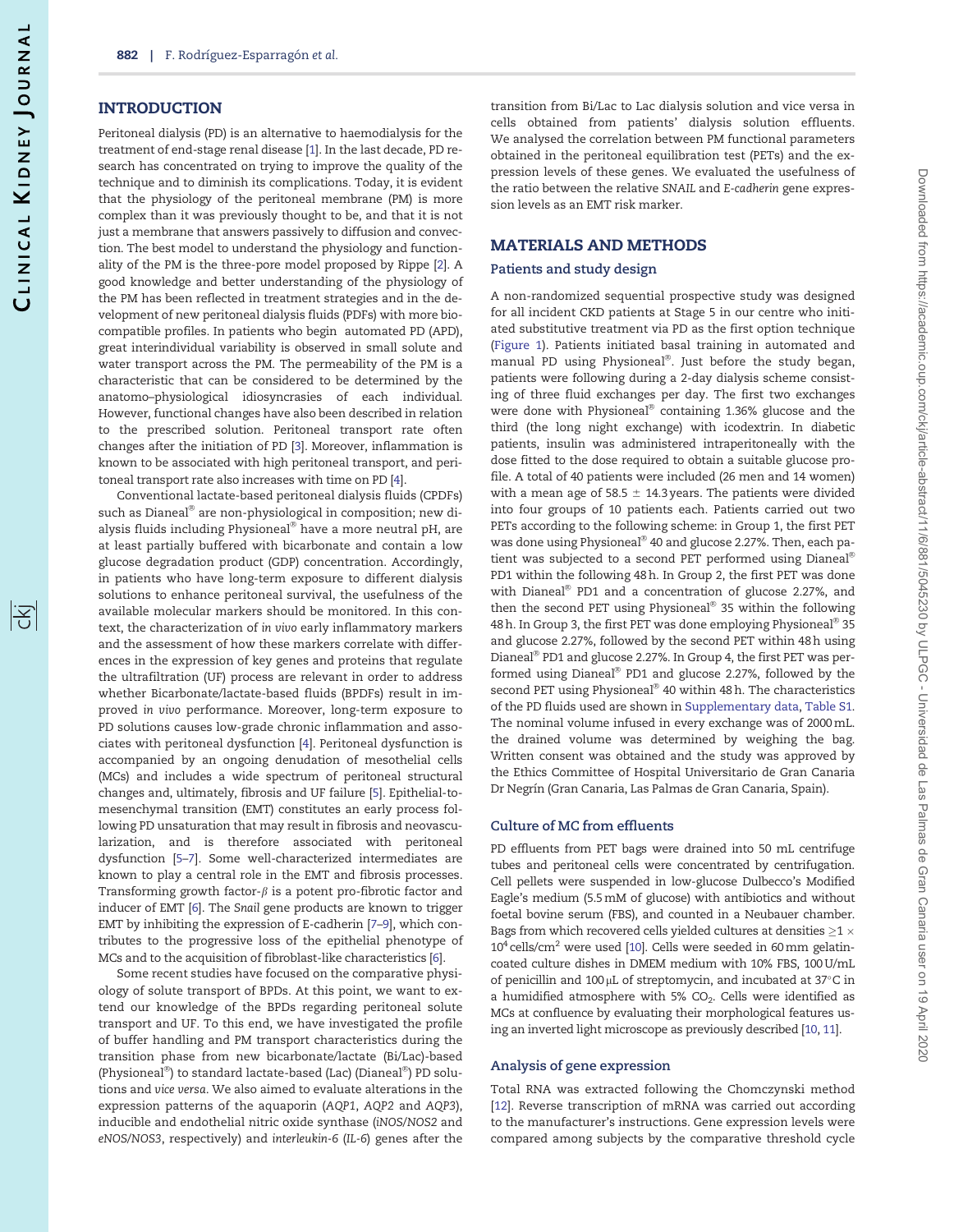<span id="page-2-0"></span>

FIGURE 1: Study design.

 $(\Delta\Delta C_T)$  quantitation method. We used a LightCycler and an LC Fast Start DNA Master SYBR Green Kit (Roche Applied Science). AQP1, AQP2, AQP3, eNOS, iNOS and IL-6 gene expression were analysed using primer pairs described in the [Supplementary](https://academic.oup.com/ckj/article-lookup/doi/10.1093/ckj/sfy043#supplementary-data) [data](https://academic.oup.com/ckj/article-lookup/doi/10.1093/ckj/sfy043#supplementary-data), [Table S2.](https://academic.oup.com/ckj/article-lookup/doi/10.1093/ckj/sfy043#supplementary-data) Real-time amplification of the Snail and E-cadherin gene fragments was performed with primers and conditions previously described [[13](#page-7-0)]. Normalization was performed against a 147-bp amplified fragment of the glyceraldehyde-3-phosphate dehydrogenase (GAPDH) gene. The normalized SNAIL/E-CADHERIN mRNA ratio was used as a marker of epithelial-tomesenchymal differentiation as described [\[14\]](#page-7-0). Depicted data represent the difference between the second and first PETs (PET2–PET1). Polymerase chain reaction product amplification efficiencies were obtained from device software and by plotting  $C_T$  differences against pooled cDNA diluted ranging from 1 to 1/ 100, by confirming that slopes were less than specificities analysed by melting curve analysis and also confirmed by agarose gel electrophoresis.

#### PM functional evaluation: biochemical analysis

Urea, creatinine and glucose levels were determined in plasma (P) and dialysate samples (D) in modular analytical equipment (Roche Diagnostics). D for urea, glucose (enzymatic method) and creatinine were collected at 0, 20, 60, 120, 140 and 180 min. At the same times, blood samples with anticoagulant were collected, centrifuged and stored at  $-70^{\circ}$ C. Total nitric oxide metabolites were evaluated in P samples filtered through Microcon YM-10 columns (Millipore). Column effluents were evaluated using a colorimetric kit assay according to the manufacturer's instructions (R&D Systems).

#### PET and mass transfer area coefficient

PET was performed according to the methodology described by Z.J. Twardowski in our dialysis unit to classify patients' permeabilities into one of four established groups: high, average high, average low and low carriers. The peritoneal permeability is classified based on the creatinine curve obtained in the basal balance test and is the value considered for the statistical

analysis. Quantitative evaluation of peritoneal permeability was simultaneously determined by means of the mass transfer area coefficient (MTAC) according to the methodology described by Garred et al. [\[15](#page-7-0)], applying the multiple samples model and the estimation procedure based on the minimization of the sum of squared errors.

#### UF and absorption of glucose

Total UF was calculated as the difference between the total drained volume measured and the total infused volume (2000 mL) expressed. Glucose absorption was calculated as the difference between the total amounts of instilled glucose according to the removed glucose in the drained fluid and expressed in grams.

#### Calculation of the sieving effect of sodium (movement of sodium and water)

To calculate the correction for the diffusion of the sieving effect of sodium applicable during the PETs, we follow the methodology described by Westra et al. [\[16\]](#page-7-0). Accordingly, the transport of small solutes and water across ultra-small pores was calculated in the study.

## Calculation of the hydraulic permeability and of the peritoneal surface

The model and methodology used for the calculation of the hydraulic permeability of the PM was the PET data, and is included to the desktop computer calculation software implemented in our unit.

#### Computer analysis

A self-designed programme was used, compiled with the CLIPPER program (Microsoft), where all the calculations described in the bibliography were integrated so that the results of the studied parameters could be easily obtained. The graphical exit of representation of the curves of the PETs were designed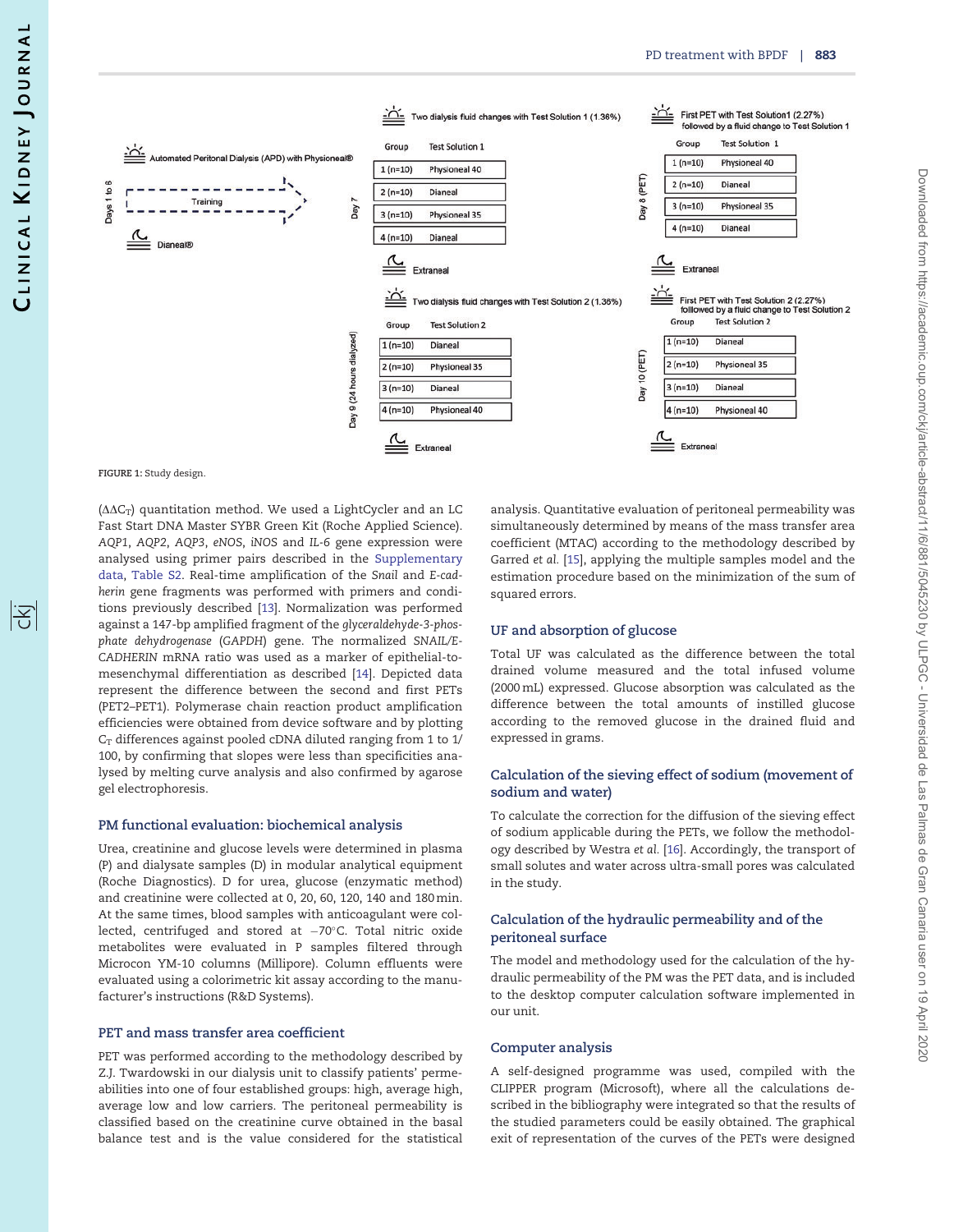<span id="page-3-0"></span>

FIGURE 2: Free water transport through ultrasmall pores (UFUSP) in analysed groups according transitions.

| Table 1. Main fluid transfer parameters of analysed patients |  |  |  |
|--------------------------------------------------------------|--|--|--|
|--------------------------------------------------------------|--|--|--|

| $n = 40$                                   | Physioneal <sup>®</sup> | $Dian$ ea $l^{\circledR}$ | P     |
|--------------------------------------------|-------------------------|---------------------------|-------|
|                                            |                         |                           |       |
| D/P U 240 min                              | $0.88 \pm 0.06$         | $0.91 \pm 0.06$           | 0.000 |
| D/P Cr 240 min                             | $0.62 \pm 0.15$         | $0.65 \pm 0.15$           | 0.05  |
| D/P G 240 min                              | $0.41 \pm 0.11$         | $0.41 \pm 0.11$           | ns    |
| MTAC U, mL/min                             | $18.51 \pm 6.12$        | $21.01 \pm 6.17$          | 0.01  |
| MTAC Cr, mL/min                            | $7.41 \pm 3.95$         | $8.13 \pm 4.50$           | 0.05  |
| MTAC G, mL/min                             | $7.97 \pm 3.25$         | $8.18 \pm 3.31$           | ns    |
| TNa (MTAC Cr)                              | $20.78 \pm 26.69$       | $27.32 \pm 26.71$         | ns    |
| UF, mL                                     | $317 \pm 250$           | $393 \pm 252$             | 0.05  |
| UFSP, mL                                   | $195.17 \pm 137.18$     | $224.25 \pm 178.39$       | ns    |
| UFUSP, mL                                  | $147.41 \pm 81.15$      | $175.43 \pm 91.58$        | 0.05  |
| Lpa, mL/min/mmHg                           | $0.06 \pm 0.04$         | $0.08 \pm 0.04$           | 0.01  |
| $A_0/^{\Delta}$ x average, cm <sup>2</sup> | $22862.0 \pm 8803.3$    | $25014.0 \pm 8902.2$      | 0.01  |
| APEX time                                  |                         |                           |       |
| Time U, min                                | $109.40 \pm 36.36$      | $97.69 \pm 37.48$         | 0.01  |
| $D/P$ U                                    | $0.62 \pm 0.04$         | $0.64 \pm 0.04$           | 0.05  |
| Time Cr, min                               | $174.67 \pm 60.00$      | $158.42 \pm 60.82$        | 0.05  |
| $D/P$ $Cr$                                 | $0.52 \pm 0.03$         | $0.53 \pm 0.04$           | 0.05  |
|                                            |                         |                           |       |

Average dialysate over plasma ratio (D/P); mean hydraulic permeability of the peritoneum by surface area (Lpa); total pore area available for exchange over diffusion distance (A $_0$ / $\Delta$ x); urea (U); creatinine (Cr); glucose (G); TNa; ns.

and compiled by the programme QuickBASIC (Microsoft). As the programme uses databases, DBASE III PLUS ('\*.DBF') allows these files to be caught by a statistical package capable of recovering '.DBF' files for further analysis.

#### Statistical analysis

The statistical programmes Sigma of Horus Hardware (Madrid, Spain) and SPSS 12.0 (Chicago, IL, USA) were applied. It was verified that information did not get lost during the procedure and, if it was necessary, files were redefined introducing the precise variables that were not included in the original file in order to adapt the statistical tests according to the design of the project.

Table 2. Main fluid transfer parameters of Group 1 patients: first PET using Physioneal® 40 and second PET using Dianeal® PD1

| $n = 10$                                   | Physioneal <sup>®</sup> 40 | Dianeal <sup>®</sup> | P     |
|--------------------------------------------|----------------------------|----------------------|-------|
| D/P U 240 min                              | $0.87 \pm 0.06$            | $0.91 \pm 0.07$      | 0.001 |
| D/P Cr 240 min                             | $0.59 \pm 0.13$            | $0.66 \pm 0.16$      | 0.01  |
| D/P G 240 min                              | $0.42 \pm 0.10$            | $0.41 \pm 0.11$      | ns    |
| MTAC U, mL/min                             | $16.07 \pm 4.19$           | $20.84 \pm 7.03$     | 0.01  |
| MTAC C, mL/min                             | $6.26 \pm 3.12$            | $7.99 \pm 4.26$      | 0.01  |
| MTAC G, mL/min                             | $7.60 \pm 2.44$            | $8.41 \pm 3.35$      | ns    |
| TNa (MTAC Cr)                              | $23.29 \pm 18.82$          | $28.70 \pm 9.71$     | ns    |
| UF, mL                                     | $355 \pm 161$              | $395 \pm 134$        | ns    |
| <b>UFSP</b>                                | $182.37 \pm 101.20$        | $223.14 \pm 75.20$   | ns    |
| UFUSP                                      | $172.63 \pm 67.01$         | $171.86 \pm 84.04$   | ns    |
| Lpa, mL/min/mmHg                           | $0.08 \pm 0.02$            | $0.10 \pm 0.01$      | 0.05  |
| $A_0/^{\Delta}$ x average, cm <sup>2</sup> | $20447.4 \pm 6439.2$       | $25105.9 \pm 9383.6$ | 0.01  |
| APEX time curve                            |                            |                      |       |
| Time U, min                                | $112.82 \pm 36.82$         | $102.93 \pm 43.09$   | ns    |
| $D/P$ U                                    | $0.63 \pm 0.04$            | $0.66 \pm 0.05$      | 0.05  |
| Time Cr, min                               | $184.89 \pm 50.83$         | $158.82 \pm 56.41$   | 0.01  |
| $D/P$ $Cr$                                 | $0.51 \pm 0.05$            | $0.55 \pm 0.04$      | 0.01  |
|                                            |                            |                      |       |

Average dialysate over plasma ratio (D/P); mean hydraulic permeability of the peritoneum by surface area (Lpa); total pore area available for exchange over diffusion distance  $(A_0/Ax)$ ; urea (U); creatinine (Cr); glucose (G); TNa; ns.

The degree of significance P chosen for the univariate analysis, independent of the character of the variable, is the one that corresponds to the level of significance of  $P = 0.05$ .

As a first step, we checked that the information for the quantitative variables adjusted to normality. After verifying the normality or non-normality of the distribution, the respective parametric or non-parametric statistical tests were applied. As it is a longitudinal and prospective study in which the patients are controls of themselves at two different times, we also used the linear general model of samples (analysis of variance).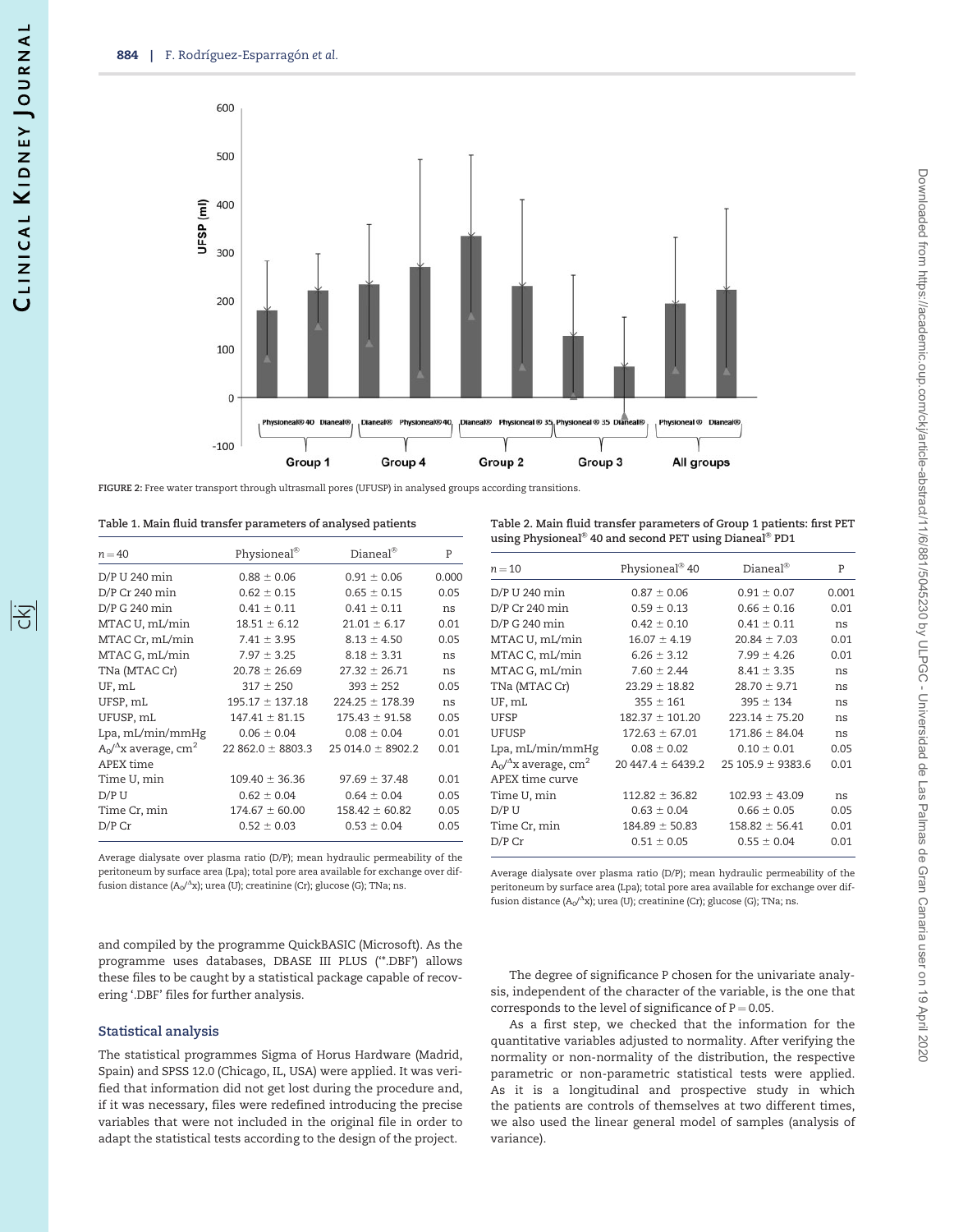$\mathbf{r}$ 

| $n = 10$                                   | Physioneal <sup>®</sup> 35 | $Dianeal^®$          | P     | $n = 10$                                   | Physioneal <sup>®</sup> 40 | Dianeal <sup>®</sup> |
|--------------------------------------------|----------------------------|----------------------|-------|--------------------------------------------|----------------------------|----------------------|
| D/P U 240                                  | $0.91 \pm 0.06$            | $0.93 \pm 0.05$      | ns    | D/P U 240                                  | $0.90 \pm 0.05$            | $0.88 \pm 0.0$       |
| D/P Cr 240                                 | $0.65 \pm 0.15$            | $0.65 \pm 0.16$      | ns    | D/P Cr 240                                 | $0.61 \pm 0.11$            | $0.62 \pm 0.1$       |
| D/P G 240                                  | $0.41 \pm 0.14$            | $0.42 \pm 0.09$      | ns    | D/P G 240                                  | $0.43 \pm 0.08$            | $0.41 \pm 0.0$       |
| MTAC U, mL/min                             | $20.78 \pm 6.91$           | $23.40 \pm 6.50$     | ns    | MTAC U, mL/min                             | $19.85 \pm 5.61$           | $18.07 \pm 4.3$      |
| MTAC Cr, mL/min                            | $8.04 \pm 4.30$            | $7.87 \pm 4.71$      | ns    | MTAC Cr, mL/min                            | $6.74 \pm 3.39$            | $7.17 \pm 3.1$       |
| MTAC G, mL/min                             | $8.00 \pm 3.77$            | $7.43 \pm 3.39$      | ns    | MTAC G, mL/min                             | $7.20 \pm 2.06$            | $7.80 \pm 2.4$       |
| TNa (MTAC Cr)                              | $24.99 \pm 32.36$          | $44.18 \pm 21.90$    | 0.05  | TNa (MTAC Cr)                              | $34.18 \pm 31.27$          | $26.69 \pm 25.$      |
| UF, mL                                     | $320 \pm 298$              | $540 \pm 211$        | 0.005 | UF, mL                                     | $460 \pm 279$              | $373 \pm 243$        |
| UFSP, mL                                   | $232.68 \pm 178.61$        | $336.08 \pm 166.79$  | 0.05  | UFSP, mL                                   | $272.10 \pm 222.59$        | $236.03 \pm 123$     |
| UFUSP, mL                                  | $117.32 \pm 79.26$         | $203.92 \pm 99.81$   | 0.05  | UFUSP, mL                                  | $190.80 \pm 82.84$         | $160.37 \pm 74$      |
| Lpa, mL/min/mmHg                           | $0.06 \pm 0.04$            | $0.10 \pm 0.03$      | 0.01  | Lpa, mL/min/mmHg                           | $0.07 \pm 0.03$            | $0.08 \pm 0.0$       |
| $A_0/^{\Delta}$ x average, cm <sup>2</sup> | $24743.9 \pm 9760.1$       | $25565.1 \pm 9330.2$ | ns    | $A_0/^{\Delta}$ x average, cm <sup>2</sup> | $21923.8 \pm 6322.0$       | $22203.4 \pm 65$     |
| APEX time curve                            |                            |                      |       | APEX time curve                            |                            |                      |
| Time U, min                                | $102.88 \pm 34.44$         | $93.79 \pm 36.82$    | ns    | Time U, min                                | $102.29 \pm 31.00$         | $106.67 \pm 30$      |
| D/P U                                      | $0.64 \pm 0.06$            | $0.64 \pm 0.03$      | ns    | D/P U                                      | $0.61 \pm 0.02$            | $0.64 \pm 0.0$       |
| Time Cr, min                               | $179.28 \pm 72.97$         | $165.81 \pm 67.50$   | ns    | Time Cr, min                               | $173.49 \pm 60.70$         | $186.58 \pm 52$      |
| $D/P$ $Cr$                                 | $0.53 \pm 0.03$            | $0.53 \pm 0.03$      | ns    | $D/P$ Cr                                   | $0.51 \pm 0.04$            | $0.52 \pm 0.0$       |

Table 3. Main fluid transfer parameters of Group 2 patients: first PET using Dianeal $^\circledR$  PD1 and second PET using Physioneal $^\circledR$  35

Average dialysate over plasma ratio (D/P); mean hydraulic permeability of the peritoneum by surface area (Lpa); total pore area available for exchange over diffusion distance (A $_0$ / $\Delta$ x); urea (U); creatinine (Cr); glucose (G); TNa; ns.

Table 4. Main fluid transfer parameters of Group 3 patients: first PET using Physioneal® 35 and second PET using Dianeal®

| $n = 10$                                                          | Physioneal <sup>®</sup> 35 | $Dianeal^{\circledR}$                        | P        |
|-------------------------------------------------------------------|----------------------------|----------------------------------------------|----------|
| D/P U 240                                                         | $0.88 \pm 0.07$            | $0.90 \pm 0.07$                              | 0.08     |
| D/P Cr 240                                                        | $0.63 \pm 0.19$            | $0.68 \pm 0.20$                              | 0.01     |
| D/P G 240                                                         | $0.38 \pm 0.14$            | $0.35 \pm 0.13$                              | 0.01     |
| MTAC U                                                            | $19.12 \pm 8.08$           | $19.97 \pm 5.73$                             | ns       |
| MTAC Cr                                                           | $8.15 \pm 5.16$            | $9.90 \pm 5.50$                              | 0.05     |
| MTAC G                                                            | $8.48 \pm 4.37$            | $9.70 \pm 4.02$                              | 0.050086 |
| TNa (MTAC Cr)                                                     | $8.16 \pm 231.03$          | $2.23 \pm 21.71$                             | ns       |
| UF, mL                                                            | $219 \pm 285$              | $176 \pm 231$                                | ns       |
| UFSP, mL                                                          | $129.58 \pm 125.32$        | $65.68 \pm 102.47$                           | ns       |
| UFUSP, mL                                                         | $139.32 \pm 101.21$        | $135.12 \pm 97.31$                           | ns       |
| Lpa, mL/min/mmHg                                                  | $0.04 \pm 0.04$            | $0.04 \pm 0.03$                              | ns       |
| $A_0$ / <sup><math>\Delta</math></sup> x average, cm <sup>2</sup> |                            | $24332.8 \pm 17055.7$ 27 181.5 $\pm$ 10559.1 | ns       |
| APEX time curve                                                   |                            |                                              |          |
| Time U, mL                                                        | $112.59 \pm 46.30$         | $87.36 \pm 44.46$                            | 0.001    |
| $D/P$ U                                                           | $0.61 \pm 0.03$            | $0.61 \pm 0.03$                              | ns       |
| Time Cr, mL                                                       | $159.81 \pm 60.49$         | $118.49 \pm 54.05$                           | 0.001    |
| D/P Cr                                                            | $0.51 \pm 0.03$            | $0.52 \pm 0.03$                              | ns       |
|                                                                   |                            |                                              |          |

Average dialysate over plasma ratio (D/P); mean hydraulic permeability of the peritoneum by surface area (Lpa); total pore area available for exchange over diffusion distance (A<sub>0</sub>/ $\Delta$ x); urea (U); creatinine (Cr); glucose (G); TNa; ns.

#### RESULTS

#### Patients' main characteristics: fluid transfer parameters

The main patient fluid transfer parameters are depicted in [Table 1](#page-3-0). Patient fluid transfer parameters for the four patient groups are depicted in [Tables 2–5](#page-3-0). The P-values of the intragroup comparisons are also tabulated. D over P concentration ratios (D/P) for urea, creatinine, glucose and sodium based on a mean of six data points per value, and the estimated MTAC for creatinine, are depicted for the whole population and analysed groups according to transitions. The MTACs were significantly higher for Dianeal $^\circledast$  than for Physioneal $^\circledR$  [\(Tables 2–5](#page-3-0)). These differences occurred during the entire dwell period and were statistically significant for urea,

| Table 5. Main fluid transfer parameters of Group 4 patients: first PET |  |  |  |  |
|------------------------------------------------------------------------|--|--|--|--|
| using Dianeal® PD1 and second PET using Physioneal® 40                 |  |  |  |  |
|                                                                        |  |  |  |  |

| $11 - 10$                               | τ προποιησει τυ      | Diancai               |      |
|-----------------------------------------|----------------------|-----------------------|------|
| D/P U 240                               | $0.90 \pm 0.05$      | $0.88 \pm 0.05$       | ns   |
| D/P Cr 240                              | $0.61 \pm 0.11$      | $0.62 \pm 0.12$       | ns   |
| D/P G 240                               | $0.43 \pm 0.08$      | $0.41 \pm 0.09$       | ns   |
| MTAC U, mL/min                          | $19.85 \pm 5.61$     | $18.07 \pm 4.35$      | ns   |
| MTAC Cr. mL/min                         | $6.74 \pm 3.39$      | $7.17 \pm 3.19$       | ns   |
| MTAC G, mL/min                          | $7.20 \pm 2.06$      | $7.80 \pm 2.44$       | ns   |
| TNa (MTAC Cr)                           | $34.18 \pm 31.27$    | $26.69 \pm 25.88$     | ns   |
| UF, mL                                  | $460 \pm 279$        | $373 \pm 243$         | ns   |
| UFSP, mL                                | $272.10 \pm 222.59$  | $236.03 \pm 123.78$   | ns   |
| UFUSP, mL                               | $190.80 \pm 82.84$   | $160.37 \pm 74.48$    | ns   |
| Lpa, mL/min/mmHg                        | $0.07 \pm 0.03$      | $0.08 \pm 0.04$       | ns   |
| A $_0$ / $^{\Delta}$ x average, cm $^2$ | $21923.8 \pm 6322.0$ | 22 203.4 $\pm$ 6516.7 | ns   |
| APEX time curve                         |                      |                       |      |
| Time U, min                             | $102.29 \pm 31.00$   | $106.67 \pm 30.89$    | ns   |
| D/P U                                   | $0.61 \pm 0.02$      | $0.64 \pm 0.03$       | 0.05 |
| Time Cr, min                            | $173.49 \pm 60.70$   | $186.58 \pm 52.39$    | ns   |
| D/P Cr                                  | $0.51 \pm 0.04$      | $0.52 \pm 0.04$       | ns   |
|                                         |                      |                       |      |

Average dialysate over plasma ratio (D/P); mean hydraulic permeability of the peritoneum by surface area (Lpa); total pore area available for exchange over diffusion distance  $(A_0/{}^{\Delta}\mathbf{x})$ ; urea (U); creatinine (Cr); glucose (G); TNa; ns.

creatinine and sodium. A significant difference between the fluids with higher mean UF values in patients treated with Dianeal® compared with those treated with Physioneal® was observed [\(Tables 2–5](#page-3-0)). Group comparisons showed only statistical significance for patients from Group 2, who switched from Dianeal® to Physioneal® 35. In a similar way, UF through small pores was evaluated in each analysed group as well as for all patients. As can be seen in [Tables 1–4,](#page-3-0) the difference was significant for patients who switched from Dianeal® to Physioneal® 35, with the higher mean value in Dianeal $^\circledast$  with respect to Physioneal $^\circledast$  35. Free water transport through ultra-small pores (UFUSP) showed a similar pattern [\(Figure 2](#page-3-0)). As shown in [Figure 2,](#page-3-0) the significant difference was observed for the patients who switched from Dianeal® to Physioneal® 35 versus all patients. Similarly, mean hydraulic UF coefficients were statistically higher for Dianeal® than those obtained from Physioneal® for all analysed switches except for the Physioneal<sup>®</sup> 35 to Dianeal<sup>®</sup> switch [\(Tables 2–5](#page-3-0)).

#### The accelerated peritoneal examination test time curves and accelerated peritoneal examination test time

The accelerated peritoneal examination test (APEX) time is represented by the intersecting point between urea and glucose equilibration curves. The glucose, creatinine and urea equilibration curves were represented in the same graph for each group and solution in order to obtain the time at which these curves cross each other [\(Figure 3\)](#page-5-0). As can be seen in [Figure 3,](#page-5-0) the patients treated with Dianeal® solutions showed shorter APEX time than those treated with Physioneal®. The difference in the APEX times was smaller when the transition was made from a Physioneal® to Dianeal®, especially when Physioneal® 40 was used, than that observed for Dianeal® to Physioneal® transitions.

#### Total pore area available for exchange over diffusion distance,  $A_0/\triangle x$

[Tables 1–3](#page-3-0) and [6](#page-5-0) show the total pore area available over diffusion distance for each analysed solution and each analysed group. All transitions from Physioneal® to Dianeal® were associated with the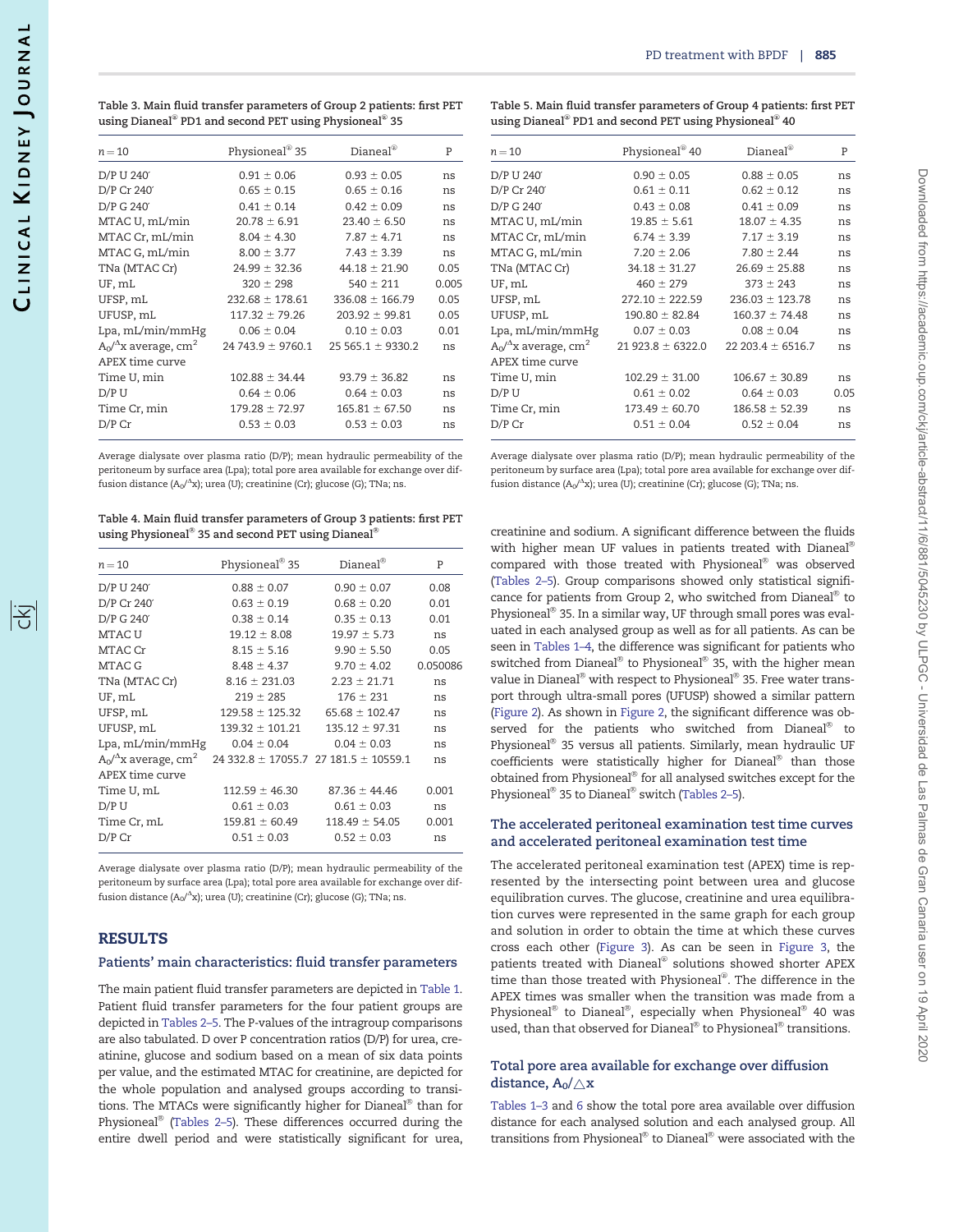#### <span id="page-5-0"></span>Physioneal<sup>®</sup> 40 Dianeal<sup>®</sup>  $0.9$ G PD1 Urea PD1  $0.8$ Urea Phy40  $0.7$ U PD1 U PHY40  $T:99,82$ DP: 0,66  $0.6$ DP:0,62<br>Cr PD1 Cr\_Bky4 1:187.74  $0<sup>5</sup>$  $-7.158.43$ **DP-0.51** DP-0  $0.4$  $0.3$  $T·112$ T: 29,31  $0.2$  $0.1$  $0_0$  $50$  $100$  $150$  $\overline{20}$ Physioneal ® 35 Dianeal®





Dianeal<sup>®</sup> Physioneal <sup>®</sup> 35

FIGURE 3: Equilibration curves of glucose (G), creatinine (Cr) and urea (U) graphs for studied groups.

|  |  |  |  | Table 6. Main characteristics of studied patients |  |  |  |  |
|--|--|--|--|---------------------------------------------------|--|--|--|--|
|--|--|--|--|---------------------------------------------------|--|--|--|--|

|                 | Male              | Female            | Total             |
|-----------------|-------------------|-------------------|-------------------|
| Age, years      | $58.58 \pm 14.78$ | $58.43 \pm 14.02$ | $58.53 \pm 14.33$ |
| <b>Diabetes</b> | 9                 | 10                | 19                |
| No diabetes     | 17                | 4                 | 21                |
| High            | 10                | 2                 | 12                |
| High average    | 5                 | 2                 | 7                 |
| Low average     | 11                | 6                 | 17                |
| Low             | 0                 | 4                 | 4                 |
| Total           | 26                | 14                | 40                |
|                 |                   |                   |                   |

Data are presented as n or mean  $\pm$  SD.

increase in  $A_0/\triangle^x$ , whereas the patients that were switched from Dianeal $^{\circledast}$  to Physioneal $^{\circledast}$  did not change their A $\rm \sigma^{\prime \vartriangle_{X.}}$ 

#### Gene expression differences

None of the studied transitions was associated with significant changes in the relative expression levels of the analysed genes evaluated in ex vivo cultures of cells isolated from bags.

There were no significant differences in the expression levels of the evaluated genes (AQP1, AQP2, AQP3, NOS2, NOS3 and IL-6) between the overall Physioneal $^\circ$  and Dianeal $^\circ$ groups.

#### Assessing for significant relationships

50

 $0.2$ 

 $0.1$ 

 $\Box$ 

'n

In our study groups, we found a significant negative correlation between expression levels of the AQP1 and AQP2 genes and UF through the small pores (UFSP) ( $\rho = -0.255$ , P = 0.023;  $\rho = 0.291$ , P = 0.011 and  $\rho = -0.311$ , P = 0.007, respectively). Moreover, MTAC positively correlated with AQP2 and AQP3 gene expression but not with AQP1 gene expression (P < 0.05). Also, specific coefficients for glucose and creatinine MTAC positivity correlated with AQP2 and AQP3 expression levels (P <0.05). As has been shown, the water channel AQP2 plays a critical role in tubular sodium and water reabsorption, and in the regulation of extracellular fluid volume both in physiological and pathophysiological conditions. Accordingly, we observed negative correlations between sodium transport coefficients and AQP2 and AQP3 gene expression. No significant correlationships were observed among NOS2, NOS3 an IL-6 gene expression levels with the analysed MTAC and UF parameters.

 $= 3.32$ 

100

150

 $T = 18,25$ 

 $200$ 

#### Significance of the SNAIL/E-CADHERIN relative expression levels

The SNAIL/E-CADHERIN mRNA ratio was used as a marker of epithelial-to-mesenchymal differentiation. A high ratio is suggestive of a trend towards epithelial-to-mesenchymal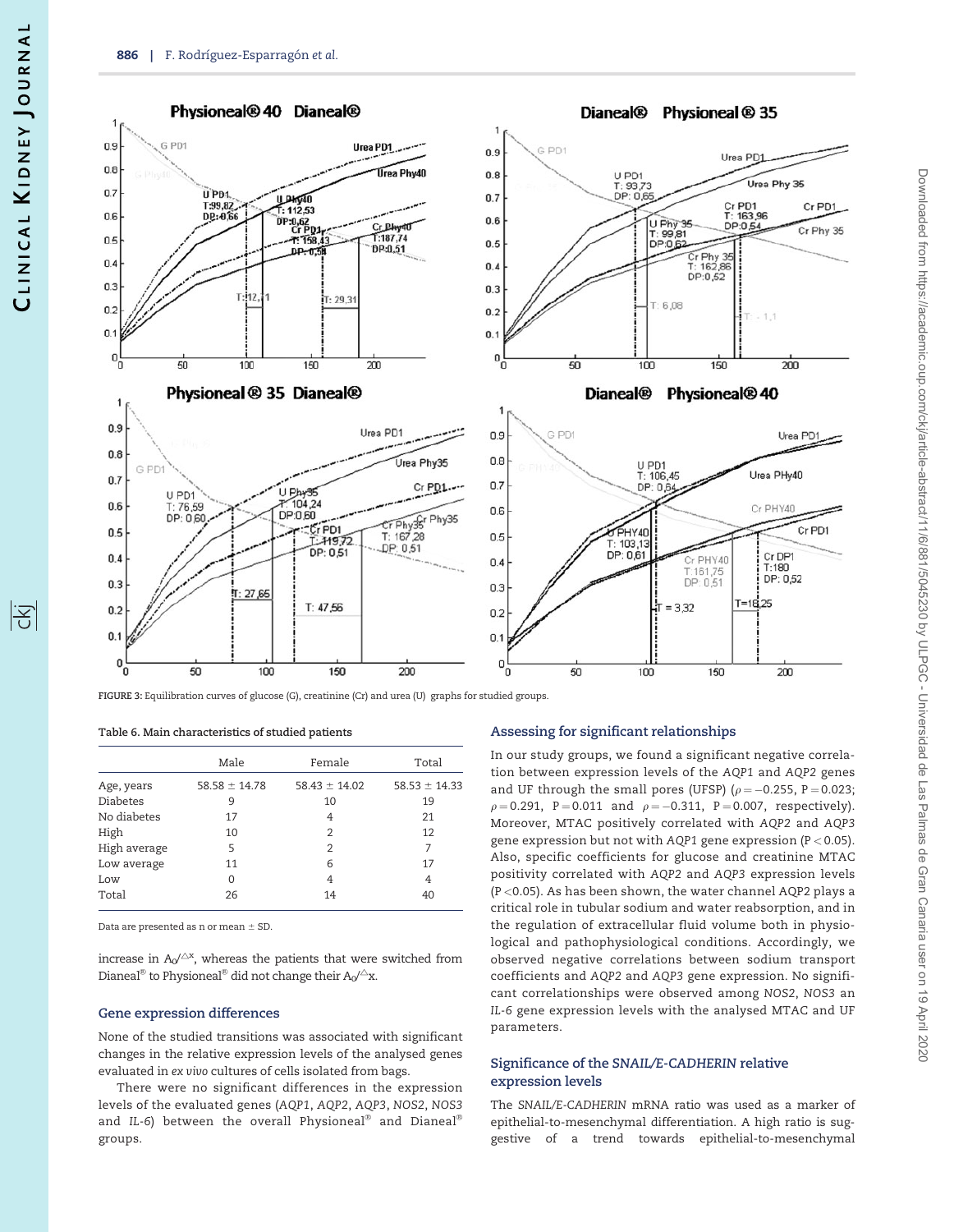<span id="page-6-0"></span>(a) Snail to E-Cadherin expression ratio evaluated as the difference between PET2-PET1 according PDFs and sequence groups

(b) Snail to E-Cadherin expression ratio evaluated as the difference between PET2-PET1 according PDFs sequence ( $p =$  $0.091)$ 





FIGURE 4: SNAIL to E-CADHERIN expression ratios according sequence groups and PD fluids.

differentiation. Then, the difference between the two sequential PETs was calculated (PET2–PET1). Thus, a positive value for PET2–PET1 indicates higher a trend towards higher epithelialto-mesenchymal differentiation. When the sequence was Physioneal®-to-Dianeal®, the PET2–PET1 decreased, suggesting a trend towards lower epithelial-to-mesenchymal differentiation on Dianeal® (Figure 4).

#### **DISCUSSION**

This work shows that, after performing a PET and regardless of the patients' group assignment, the values of UF and solute transport parameters are higher with Dianeal $^{\circledast}$  than those obtained with Physioneal $^\circledast$ . Dianeal $^\circledast$  appears to induce functional changes in the permeability of the PM as the values of D/P and MTAC were higher than those obtained with Physioneal®. These changes induced in the PM by Dianeal® persisted and were not modified by Physioneal $^\circ$ , at least not after the short time period that we have evaluated (48 h between test Groups 2 and 4).

Dianeal $^{\circledast}$ -associated hydraulic permeability was also higher than Physioneal®, resulting in a tendency towards greater UF during the PET, whereas no differences were observed in the 24 h UF. Our study supported this by showing that the MTAC means for urea, creatinine and sodium were significantly higher for Dianeal $^\circ$  compared with Physioneal $^\circ$ , and that these differences persisted during the entire dwell period. Moreover, the different exchange capacities of the two PDFs were illustrated by the APEX time. As has been previously suggested, the longer APEX time for Physioneal $^\circledast$  than for Dianeal $^\circledast$  may have a positive impact on the optimization of the UF capacity. In addition, we applied the three-pore model to compare the two PDFs for dynamic changes in the vascular PM. The total pore area available for exchange over the diffusion distance was significantly larger for Dianeal $^\circledast$  than for Physioneal $^\circledast$  from the dwell period.

EMT of peritoneal MCs is a pathological process that occurs during PD. The Snail family of transcription factors and Smadinteracting protein 1 regulate E-cadherin. We found that the SNAIL/E-CADHERIN mRNA ratio decreased when the sequence was Physioneal $^\circ$  to Dianeal $^\circ$ . This may indicate that Physioneal® may adversely affect the differentiation state of detached MCs in vivo. This is not in line with the current understanding of PDF biocompatibility. Ayuzawa et al. [[17\]](#page-7-0) evaluated peritoneal biopsy specimens from long-term PD patients and concluded that the effect on peritoneal morphology and function of a new biocompatible fluid minimized the progression of peritoneal interstitial sclerosis and hyalinizing vasculopathy. Similarly, Kawanishi et al. [\[18](#page-7-0)] observed that treatment with PD solutions with low GDPs associates with less PM fibrosis and vascular sclerosis with respect to PD patients treated with conventional solutions with high GDPs. More recently, del Peso et al. [[19](#page-7-0)] demonstrated in vivo in human biopsies that biocompatible solutions are better tolerated by the peritoneum in the medium- and long-term than conventional solutions. Moreover, the role of ex vivo cell function studies and effluent markers in PD patients have also been reviewed [\[20\]](#page-7-0). Although the in vitro characterization of solution biocompatibility profiles has facilitated the identification of potentially negative factors, these studies have provided little direct information on in vivo performance and do not provide definitive evidence of improved patient outcomes when treated with new biocompatible solutions. In any case, our study does have some limitations; we did not assess protein expression and we could not characterize cultured cells as only MCs. Thus, many questions remain to be addressed and the precise interpretation of the ex vivo data will require further studies and increased knowledge.

#### **CONCLUSION**

This study shows better clinical indices in those patients who started PD treatment with bicarbonate/lactate-based fluid (BPDF). The BPDF was associated with lower peritoneal permeability to small molecules and lower UF. However, ex vivo cell gene expression analysis, as well as the evaluation of the SNAIL/E-CADHERIN expression ratio as marker of EMT, in PD patients treated with BPDF showed inconclusive results.